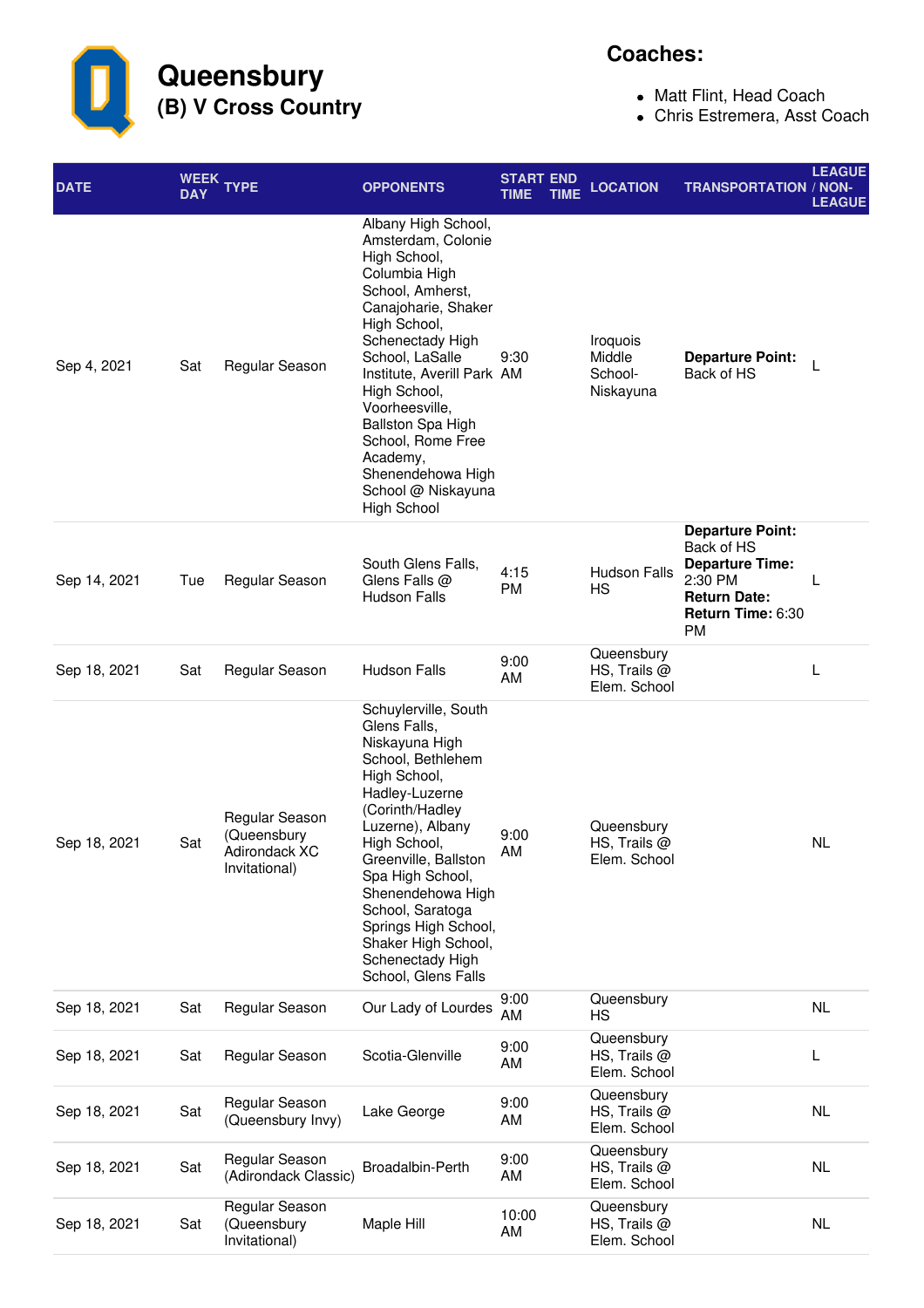| <b>DATE</b>  | <b>DAY</b> | WEEK TYPE                                                 | <b>OPPONENTS</b>                                                                                                                                                                                                                                                                                                                                                                                                                    | <b>START END</b><br>TIME | TIME | <b>LOCATION</b>                            | <b>TRANSPORTATION / NON-</b>                                                                                                         | <b>LEAGUE</b><br><b>LEAGUE</b> |
|--------------|------------|-----------------------------------------------------------|-------------------------------------------------------------------------------------------------------------------------------------------------------------------------------------------------------------------------------------------------------------------------------------------------------------------------------------------------------------------------------------------------------------------------------------|--------------------------|------|--------------------------------------------|--------------------------------------------------------------------------------------------------------------------------------------|--------------------------------|
| Sep 18, 2021 | Sat        | Regular Season<br>(Invitational)                          | Troy                                                                                                                                                                                                                                                                                                                                                                                                                                | 10:00<br>AM              |      | Queensbury<br>HS, Trails @<br>Elem. School |                                                                                                                                      | <b>NL</b>                      |
| Sep 21, 2021 | Tue        | Regular Season                                            | Glens Falls, Hudson 4:15<br>Falls @ Schuylerville PM                                                                                                                                                                                                                                                                                                                                                                                |                          |      | Hudson<br><b>Crossing Park</b>             | <b>Departure Point:</b><br>Back of HS<br><b>Departure Time:</b><br>2:15 PM<br><b>Return Date:</b><br>Return Time: 6:15<br><b>PM</b>  | L                              |
| Sep 28, 2021 | Tue        | Regular Season                                            | South Glens Falls,<br>Schuylerville, Glens<br>Falls                                                                                                                                                                                                                                                                                                                                                                                 | 4:15<br>PM               |      | Queensbury<br>HS, Trails @<br>Elem. School |                                                                                                                                      | L                              |
| Oct 2, 2021  | Sat        | Regular Season<br>(Grout Run<br>Invitational)             | Johnstown, Albany<br>High School, Shaker<br>High School,<br>Shenendehowa High 9:00<br>School, Troy, TBD,<br>Greenville @<br>Schenectady High<br>School                                                                                                                                                                                                                                                                              | AM                       |      | <b>Central Park</b>                        | <b>Departure Point:</b><br>Back of HS<br><b>Departure Time:</b><br>6:45 AM<br><b>Return Date:</b><br>Return Time: 3:30<br><b>PM</b>  | L                              |
| Oct 5, 2021  | Tue        | Regular Season                                            | Schuylerville,<br>Hudson Falls @<br>South Glens Falls                                                                                                                                                                                                                                                                                                                                                                               | 4:15<br>PM               |      | Moreau<br>Recreational<br>Park             | <b>Departure Point:</b><br>Back of HS<br><b>Departure Time:</b><br>2:15 PM<br><b>Return Date:</b><br>Return Time: 6:45<br><b>PM</b>  | L                              |
| Oct 16, 2021 | Sat        | Regular Season<br>(Burnt Hills Invy)                      | Schenectady High<br>School, South Glens<br>Falls, Niskayuna<br>High School,<br><b>Ballston Spa High</b><br>School, Hadley-<br>Luzerne<br>(Corinth/Hadley<br>Luzerne), Greenville,<br>Oneonta,<br>Shenendehowa High<br>School, Christian<br>Brothers Academy,<br>Albany, Oriskany,<br>New Hartford,<br>Saratoga Springs<br>High School, Troy,<br>Shaker High School,<br>Johnstown @ Burnt<br><b>Hills-Ballston Lake</b><br><b>HS</b> | 9:15<br>AM               | PM   | 12:00 Saratoga Spa<br><b>State Park</b>    | <b>Departure Point:</b><br>Back of HS<br><b>Departure Time:</b><br>6:30 AM<br><b>Return Date:</b><br>Return Time: 5:30<br>PM         |                                |
| Oct 25, 2021 | Mon        | Regular Season<br>(Foothills Council XC<br>Championships) | Amsterdam,<br>Broadalbin-Perth,<br>Glens Falls,<br>Gloversville, Hudson 3:00<br>Falls, Johnstown,<br>Scotia-Glenville,<br>South Glens Falls @<br>Schuylerville                                                                                                                                                                                                                                                                      | <b>PM</b>                |      | <b>SPAC</b>                                | <b>Departure Point:</b><br>Back of HS<br><b>Departure Time:</b><br>12:50 PM<br><b>Return Date:</b><br>Return Time: 7:00<br><b>PM</b> | $\mathbf{L}$                   |
| Oct 30, 2021 | Sat        | Regular Season<br>(Harvest Classic<br>lnvy)               | @ Amsterdam                                                                                                                                                                                                                                                                                                                                                                                                                         | TBD                      |      | <b>Bob's Trees</b>                         | <b>Departure Point:</b><br>Back of HS<br><b>Departure Time:</b><br>7:30 AM<br><b>Return Date:</b><br>Return Time: 1:00<br>PM         | <b>NL</b>                      |